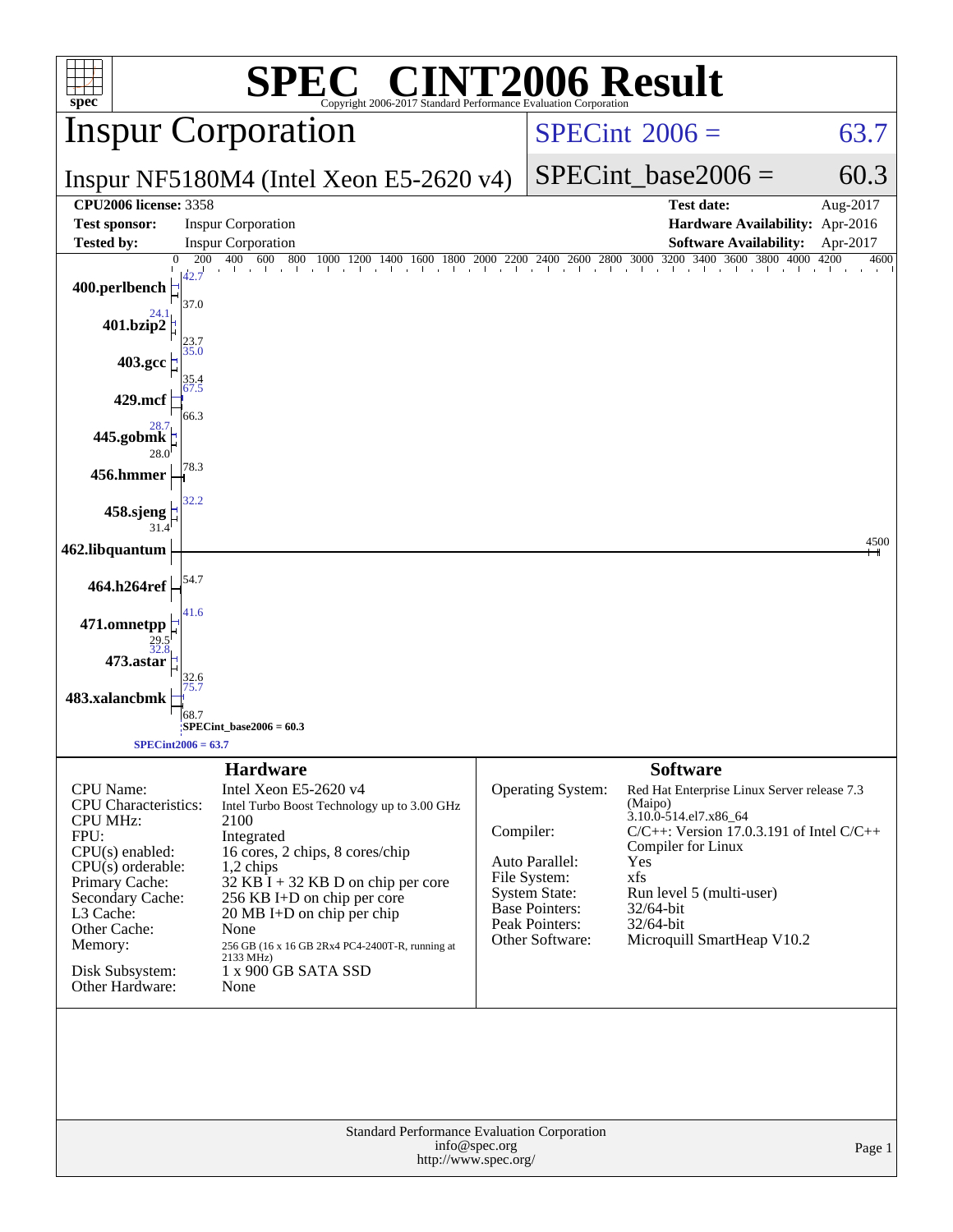

# Inspur Corporation

## $SPECint2006 = 63.7$  $SPECint2006 = 63.7$

Inspur NF5180M4 (Intel Xeon E5-2620 v4)

SPECint base2006 =  $60.3$ 

### **[CPU2006 license:](http://www.spec.org/auto/cpu2006/Docs/result-fields.html#CPU2006license)** 3358 **[Test date:](http://www.spec.org/auto/cpu2006/Docs/result-fields.html#Testdate)** Aug-2017

**[Test sponsor:](http://www.spec.org/auto/cpu2006/Docs/result-fields.html#Testsponsor)** Inspur Corporation **[Hardware Availability:](http://www.spec.org/auto/cpu2006/Docs/result-fields.html#HardwareAvailability)** Apr-2016 **[Tested by:](http://www.spec.org/auto/cpu2006/Docs/result-fields.html#Testedby)** Inspur Corporation **[Software Availability:](http://www.spec.org/auto/cpu2006/Docs/result-fields.html#SoftwareAvailability)** Apr-2017

### **[Results Table](http://www.spec.org/auto/cpu2006/Docs/result-fields.html#ResultsTable)**

|                                                                                                          |                |       | <b>Base</b>    |       | <b>Peak</b>    |       |                |              |                |              |                |              |
|----------------------------------------------------------------------------------------------------------|----------------|-------|----------------|-------|----------------|-------|----------------|--------------|----------------|--------------|----------------|--------------|
| <b>Benchmark</b>                                                                                         | <b>Seconds</b> | Ratio | <b>Seconds</b> | Ratio | <b>Seconds</b> | Ratio | <b>Seconds</b> | <b>Ratio</b> | <b>Seconds</b> | <b>Ratio</b> | <b>Seconds</b> | <b>Ratio</b> |
| 400.perlbench                                                                                            | 264            | 37.0  | 264            | 36.9  | 264            | 37.0  | 229            | 42.7         | 229            | 42.7         | 229            | 42.6         |
| 401.bzip2                                                                                                | 407            | 23.7  | 407            | 23.7  | 408            | 23.6  | 400            | 24.1         | 400            | 24.2         | 400            | 24.1         |
| $403.\mathrm{gcc}$                                                                                       | 227            | 35.4  | 228            | 35.4  | 228            | 35.3  | 230            | 35.0         | 229            | 35.1         | 230            | 35.0         |
| $429$ .mcf                                                                                               | 136            | 67.1  | 138            | 66.2  | 138            | 66.3  | 134            | 68.0         | 135            | 67.4         | 135            | 67.5         |
| $445$ .gobmk                                                                                             | 375            | 28.0  | 375            | 27.9  | 374            | 28.0  | 366            | 28.7         | 366            | 28.6         | 366            | 28.7         |
| 456.hmmer                                                                                                | 119            | 78.3  | 119            | 78.4  | 119            | 78.2  | 119            | 78.3         | 119            | 78.4         | 119            | 78.2         |
| $458$ .sjeng                                                                                             | 385            | 31.5  | 385            | 31.4  | 385            | 31.4  | 376            | 32.2         | 376            | 32.2         | 376            | 32.2         |
| 462.libquantum                                                                                           | 4.60           | 4500  | 4.59           | 4510  | 4.66           | 4450  | 4.60           | 4500         | 4.59           | 4510         | 4.66           | 4450         |
| 464.h264ref                                                                                              | 405            | 54.7  | 405            | 54.6  | 404            | 54.7  | 405            | 54.7         | 405            | 54.6         | 404            | 54.7         |
| $ 471$ .omnetpp                                                                                          | 212            | 29.5  | 212            | 29.5  | 212            | 29.4  | 150            | 41.6         | 150            | 41.6         | 150            | 41.6         |
| 473.astar                                                                                                | 214            | 32.9  | 215            | 32.6  | 217            | 32.4  | 214            | 32.8         | 214            | 32.8         | 213            | 32.9         |
| 483.xalancbmk                                                                                            | 100            | 68.8  | 101            | 68.6  | 100            | 68.7  | 91.3           | 75.6         | 91.2           | 75.7         | 91.0           | 75.9         |
| Results appear in the order in which they were run. Bold underlined text indicates a median measurement. |                |       |                |       |                |       |                |              |                |              |                |              |

### **[Submit Notes](http://www.spec.org/auto/cpu2006/Docs/result-fields.html#SubmitNotes)**

The config file option 'submit' was used.

### **[Operating System Notes](http://www.spec.org/auto/cpu2006/Docs/result-fields.html#OperatingSystemNotes)**

Stack size set to unlimited using "ulimit -s unlimited"

### **[Platform Notes](http://www.spec.org/auto/cpu2006/Docs/result-fields.html#PlatformNotes)**

 BIOS and OS configuration: SCALING\_GOVERNOR set to Performance Hardware Prefetch set to Disable VT Support set to Disable C1E Support set to Disable Hyper-Threading set to Disable Sysinfo program /home/CPU2006/config/sysinfo.rev6993 Revision 6993 of 2015-11-06 (b5e8d4b4eb51ed28d7f98696cbe290c1) running on localhost.localdomain Tue Aug 15 01:36:23 2017

 This section contains SUT (System Under Test) info as seen by some common utilities. To remove or add to this section, see: <http://www.spec.org/cpu2006/Docs/config.html#sysinfo>

 From /proc/cpuinfo model name : Intel(R) Xeon(R) CPU E5-2620 v4 @ 2.10GHz 2 "physical id"s (chips) 16 "processors" cores, siblings (Caution: counting these is hw and system dependent. The Continued on next page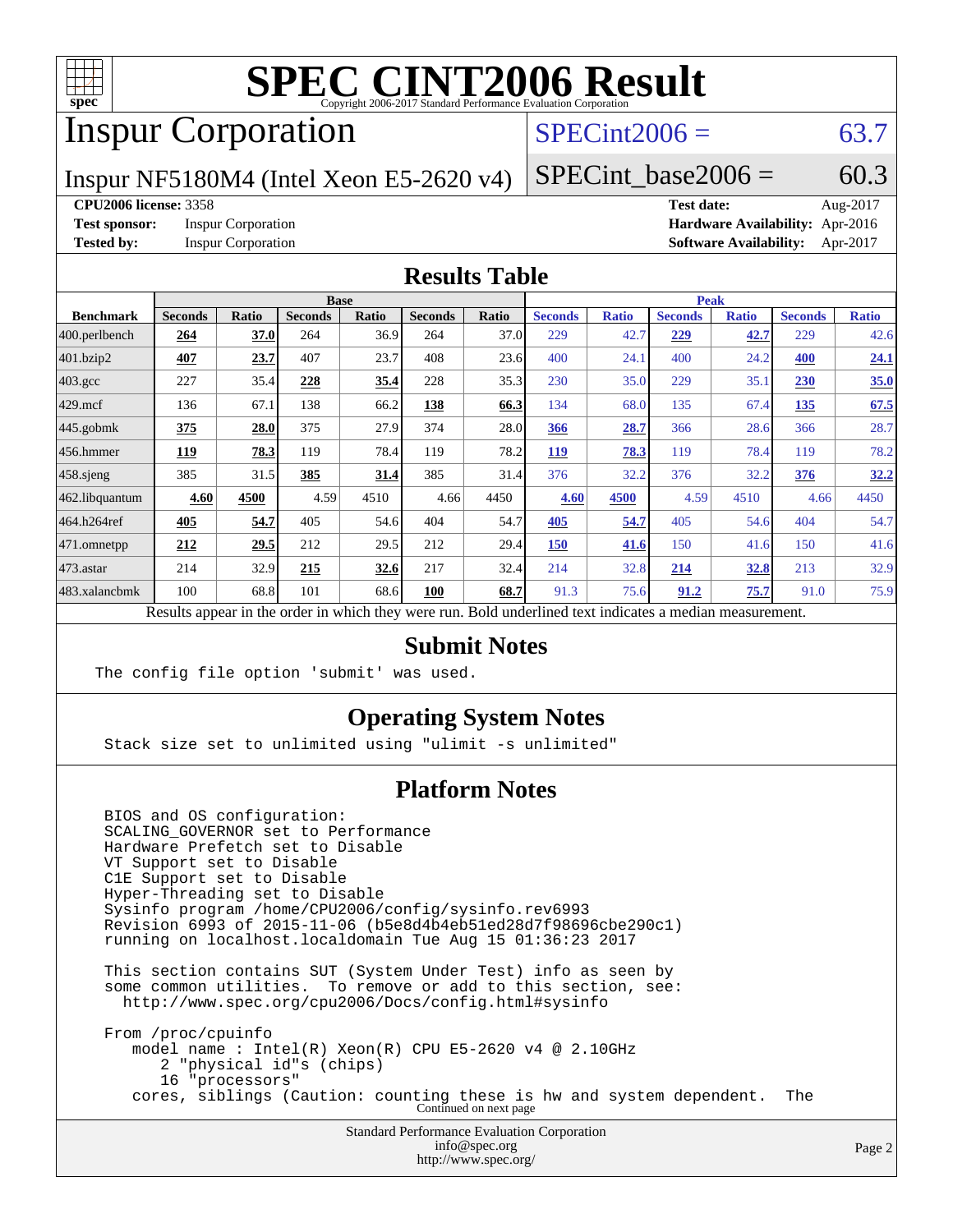

Inspur Corporation

 $SPECint2006 = 63.7$  $SPECint2006 = 63.7$ 

Inspur NF5180M4 (Intel Xeon E5-2620 v4)

**[Tested by:](http://www.spec.org/auto/cpu2006/Docs/result-fields.html#Testedby)** Inspur Corporation **[Software Availability:](http://www.spec.org/auto/cpu2006/Docs/result-fields.html#SoftwareAvailability)** Apr-2017

**[CPU2006 license:](http://www.spec.org/auto/cpu2006/Docs/result-fields.html#CPU2006license)** 3358 **[Test date:](http://www.spec.org/auto/cpu2006/Docs/result-fields.html#Testdate)** Aug-2017 **[Test sponsor:](http://www.spec.org/auto/cpu2006/Docs/result-fields.html#Testsponsor)** Inspur Corporation **[Hardware Availability:](http://www.spec.org/auto/cpu2006/Docs/result-fields.html#HardwareAvailability)** Apr-2016

SPECint base2006 =  $60.3$ 

### **[Platform Notes \(Continued\)](http://www.spec.org/auto/cpu2006/Docs/result-fields.html#PlatformNotes)**

Standard Performance Evaluation Corporation [info@spec.org](mailto:info@spec.org) <http://www.spec.org/> Page 3 following excerpts from /proc/cpuinfo might not be reliable. Use with caution.) cpu cores : 8 siblings : 8 physical 0: cores 0 1 2 3 4 5 6 7 physical 1: cores 0 1 2 3 4 5 6 7 cache size : 20480 KB From /proc/meminfo MemTotal: 263852996 kB HugePages\_Total: 0 Hugepagesize: 2048 kB From /etc/\*release\* /etc/\*version\* os-release: NAME="Red Hat Enterprise Linux Server" VERSION="7.3 (Maipo)" ID="rhel" ID\_LIKE="fedora" VERSION\_ID="7.3" PRETTY\_NAME="Red Hat Enterprise Linux Server 7.3 (Maipo)" ANSI\_COLOR="0;31" CPE\_NAME="cpe:/o:redhat:enterprise\_linux:7.3:GA:server" redhat-release: Red Hat Enterprise Linux Server release 7.3 (Maipo) system-release: Red Hat Enterprise Linux Server release 7.3 (Maipo) system-release-cpe: cpe:/o:redhat:enterprise\_linux:7.3:ga:server uname -a: Linux localhost.localdomain 3.10.0-514.el7.x86\_64 #1 SMP Wed Oct 19 11:24:13 EDT 2016 x86\_64 x86\_64 x86\_64 GNU/Linux run-level 5 Aug 15 01:34 SPEC is set to: /home/CPU2006 Filesystem Type Size Used Avail Use% Mounted on /dev/mapper/rhel-home xfs 877G 11G 866G 2% /home Additional information from dmidecode: Warning: Use caution when you interpret this section. The 'dmidecode' program reads system data which is "intended to allow hardware to be accurately determined", but the intent may not be met, as there are frequent changes to hardware, firmware, and the "DMTF SMBIOS" standard. BIOS American Megatrends Inc. 4.1.11 09/07/2016 Memory: 8x NO DIMM NO DIMM 16x Samsung M393A2K43BB1-CNC 16 GB 2 rank 2400 MHz, configured at 2133 MHz (End of data from sysinfo program)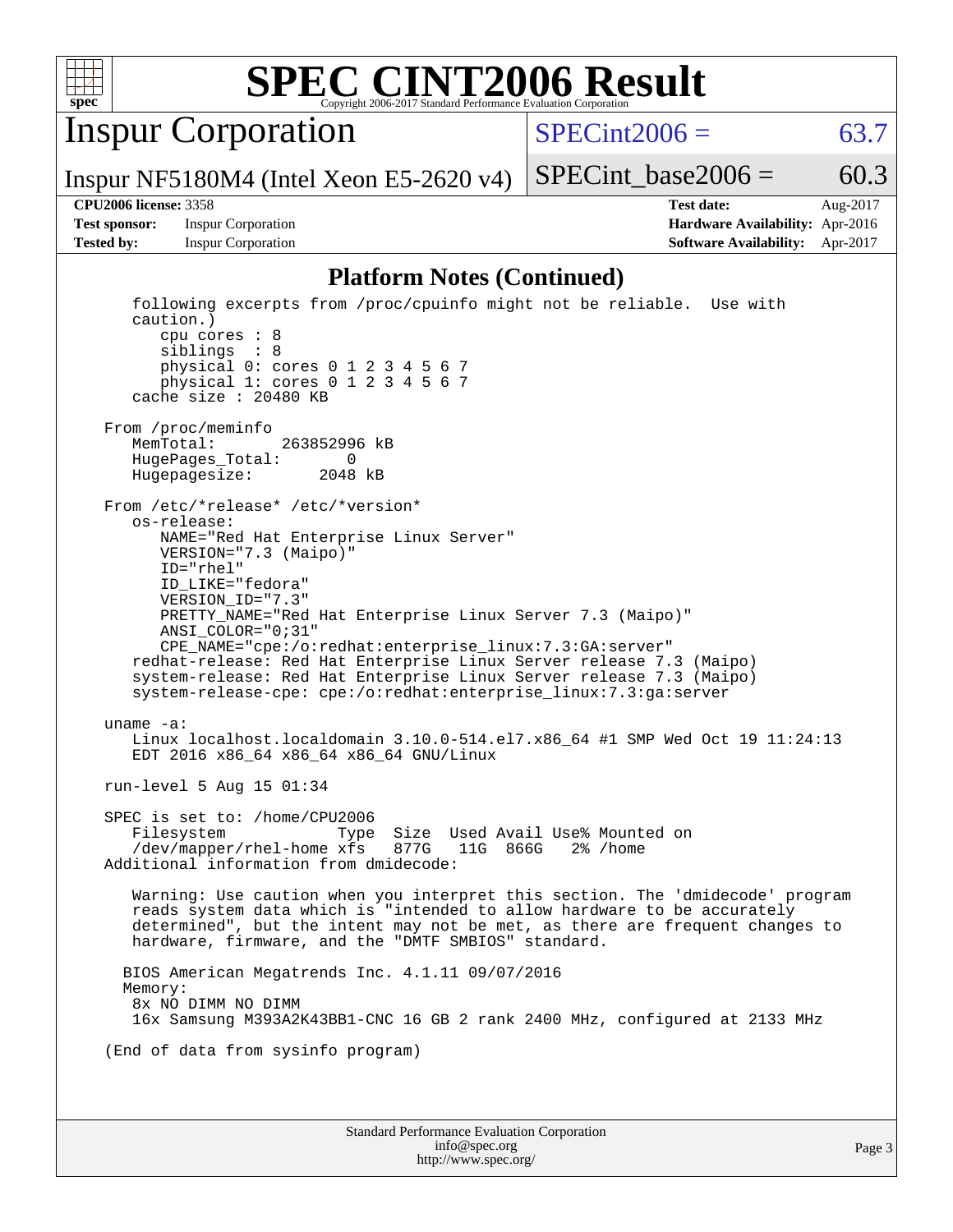

# Inspur Corporation

 $SPECint2006 = 63.7$  $SPECint2006 = 63.7$ 

Inspur NF5180M4 (Intel Xeon E5-2620 v4)

**[Test sponsor:](http://www.spec.org/auto/cpu2006/Docs/result-fields.html#Testsponsor)** Inspur Corporation **[Hardware Availability:](http://www.spec.org/auto/cpu2006/Docs/result-fields.html#HardwareAvailability)** Apr-2016

SPECint base2006 =  $60.3$ **[CPU2006 license:](http://www.spec.org/auto/cpu2006/Docs/result-fields.html#CPU2006license)** 3358 **[Test date:](http://www.spec.org/auto/cpu2006/Docs/result-fields.html#Testdate)** Aug-2017

**[Tested by:](http://www.spec.org/auto/cpu2006/Docs/result-fields.html#Testedby)** Inspur Corporation **[Software Availability:](http://www.spec.org/auto/cpu2006/Docs/result-fields.html#SoftwareAvailability)** Apr-2017

### **[General Notes](http://www.spec.org/auto/cpu2006/Docs/result-fields.html#GeneralNotes)**

Environment variables set by runspec before the start of the run:  $KMP$  AFFINITY = "granularity=fine, scatter" LD\_LIBRARY\_PATH = "/home/CPU2006/lib/ia32:/home/CPU2006/lib/intel64:/home/CPU2006/sh10.2" OMP\_NUM\_THREADS = "16"

 Binaries compiled on a system with 1x Intel Core i7-4790 CPU + 32GB RAM memory using Redhat Enterprise Linux 7.2 Transparent Huge Pages enabled by default. Filesystem page cache cleared with: shell invocation of 'sync; echo 3 > /proc/sys/vm/drop\_caches' prior to run

## **[Base Compiler Invocation](http://www.spec.org/auto/cpu2006/Docs/result-fields.html#BaseCompilerInvocation)**

[C benchmarks](http://www.spec.org/auto/cpu2006/Docs/result-fields.html#Cbenchmarks): [icc -m64](http://www.spec.org/cpu2006/results/res2017q4/cpu2006-20170911-49332.flags.html#user_CCbase_intel_icc_64bit_bda6cc9af1fdbb0edc3795bac97ada53)

[C++ benchmarks:](http://www.spec.org/auto/cpu2006/Docs/result-fields.html#CXXbenchmarks) [icpc -m64](http://www.spec.org/cpu2006/results/res2017q4/cpu2006-20170911-49332.flags.html#user_CXXbase_intel_icpc_64bit_fc66a5337ce925472a5c54ad6a0de310)

## **[Base Portability Flags](http://www.spec.org/auto/cpu2006/Docs/result-fields.html#BasePortabilityFlags)**

 400.perlbench: [-DSPEC\\_CPU\\_LP64](http://www.spec.org/cpu2006/results/res2017q4/cpu2006-20170911-49332.flags.html#b400.perlbench_basePORTABILITY_DSPEC_CPU_LP64) [-DSPEC\\_CPU\\_LINUX\\_X64](http://www.spec.org/cpu2006/results/res2017q4/cpu2006-20170911-49332.flags.html#b400.perlbench_baseCPORTABILITY_DSPEC_CPU_LINUX_X64) 401.bzip2: [-DSPEC\\_CPU\\_LP64](http://www.spec.org/cpu2006/results/res2017q4/cpu2006-20170911-49332.flags.html#suite_basePORTABILITY401_bzip2_DSPEC_CPU_LP64) 403.gcc: [-DSPEC\\_CPU\\_LP64](http://www.spec.org/cpu2006/results/res2017q4/cpu2006-20170911-49332.flags.html#suite_basePORTABILITY403_gcc_DSPEC_CPU_LP64) 429.mcf: [-DSPEC\\_CPU\\_LP64](http://www.spec.org/cpu2006/results/res2017q4/cpu2006-20170911-49332.flags.html#suite_basePORTABILITY429_mcf_DSPEC_CPU_LP64) 445.gobmk: [-DSPEC\\_CPU\\_LP64](http://www.spec.org/cpu2006/results/res2017q4/cpu2006-20170911-49332.flags.html#suite_basePORTABILITY445_gobmk_DSPEC_CPU_LP64) 456.hmmer: [-DSPEC\\_CPU\\_LP64](http://www.spec.org/cpu2006/results/res2017q4/cpu2006-20170911-49332.flags.html#suite_basePORTABILITY456_hmmer_DSPEC_CPU_LP64) 458.sjeng: [-DSPEC\\_CPU\\_LP64](http://www.spec.org/cpu2006/results/res2017q4/cpu2006-20170911-49332.flags.html#suite_basePORTABILITY458_sjeng_DSPEC_CPU_LP64) 462.libquantum: [-DSPEC\\_CPU\\_LP64](http://www.spec.org/cpu2006/results/res2017q4/cpu2006-20170911-49332.flags.html#suite_basePORTABILITY462_libquantum_DSPEC_CPU_LP64) [-DSPEC\\_CPU\\_LINUX](http://www.spec.org/cpu2006/results/res2017q4/cpu2006-20170911-49332.flags.html#b462.libquantum_baseCPORTABILITY_DSPEC_CPU_LINUX) 464.h264ref: [-DSPEC\\_CPU\\_LP64](http://www.spec.org/cpu2006/results/res2017q4/cpu2006-20170911-49332.flags.html#suite_basePORTABILITY464_h264ref_DSPEC_CPU_LP64) 471.omnetpp: [-DSPEC\\_CPU\\_LP64](http://www.spec.org/cpu2006/results/res2017q4/cpu2006-20170911-49332.flags.html#suite_basePORTABILITY471_omnetpp_DSPEC_CPU_LP64) 473.astar: [-DSPEC\\_CPU\\_LP64](http://www.spec.org/cpu2006/results/res2017q4/cpu2006-20170911-49332.flags.html#suite_basePORTABILITY473_astar_DSPEC_CPU_LP64) 483.xalancbmk: [-DSPEC\\_CPU\\_LP64](http://www.spec.org/cpu2006/results/res2017q4/cpu2006-20170911-49332.flags.html#suite_basePORTABILITY483_xalancbmk_DSPEC_CPU_LP64) [-DSPEC\\_CPU\\_LINUX](http://www.spec.org/cpu2006/results/res2017q4/cpu2006-20170911-49332.flags.html#b483.xalancbmk_baseCXXPORTABILITY_DSPEC_CPU_LINUX)

## **[Base Optimization Flags](http://www.spec.org/auto/cpu2006/Docs/result-fields.html#BaseOptimizationFlags)**

[C benchmarks](http://www.spec.org/auto/cpu2006/Docs/result-fields.html#Cbenchmarks):

[-xCORE-AVX2](http://www.spec.org/cpu2006/results/res2017q4/cpu2006-20170911-49332.flags.html#user_CCbase_f-xCORE-AVX2) [-ipo](http://www.spec.org/cpu2006/results/res2017q4/cpu2006-20170911-49332.flags.html#user_CCbase_f-ipo) [-O3](http://www.spec.org/cpu2006/results/res2017q4/cpu2006-20170911-49332.flags.html#user_CCbase_f-O3) [-no-prec-div](http://www.spec.org/cpu2006/results/res2017q4/cpu2006-20170911-49332.flags.html#user_CCbase_f-no-prec-div) [-parallel](http://www.spec.org/cpu2006/results/res2017q4/cpu2006-20170911-49332.flags.html#user_CCbase_f-parallel) [-qopt-prefetch](http://www.spec.org/cpu2006/results/res2017q4/cpu2006-20170911-49332.flags.html#user_CCbase_f-qopt-prefetch) [-auto-p32](http://www.spec.org/cpu2006/results/res2017q4/cpu2006-20170911-49332.flags.html#user_CCbase_f-auto-p32)

[C++ benchmarks:](http://www.spec.org/auto/cpu2006/Docs/result-fields.html#CXXbenchmarks)

[-xCORE-AVX2](http://www.spec.org/cpu2006/results/res2017q4/cpu2006-20170911-49332.flags.html#user_CXXbase_f-xCORE-AVX2) [-ipo](http://www.spec.org/cpu2006/results/res2017q4/cpu2006-20170911-49332.flags.html#user_CXXbase_f-ipo) [-O3](http://www.spec.org/cpu2006/results/res2017q4/cpu2006-20170911-49332.flags.html#user_CXXbase_f-O3) [-no-prec-div](http://www.spec.org/cpu2006/results/res2017q4/cpu2006-20170911-49332.flags.html#user_CXXbase_f-no-prec-div) [-qopt-prefetch](http://www.spec.org/cpu2006/results/res2017q4/cpu2006-20170911-49332.flags.html#user_CXXbase_f-qopt-prefetch) [-auto-p32](http://www.spec.org/cpu2006/results/res2017q4/cpu2006-20170911-49332.flags.html#user_CXXbase_f-auto-p32) [-Wl,-z,muldefs](http://www.spec.org/cpu2006/results/res2017q4/cpu2006-20170911-49332.flags.html#user_CXXbase_link_force_multiple1_74079c344b956b9658436fd1b6dd3a8a) [-L/sh10.2 -lsmartheap64](http://www.spec.org/cpu2006/results/res2017q4/cpu2006-20170911-49332.flags.html#user_CXXbase_SmartHeap64_63911d860fc08c15fa1d5bf319b9d8d5)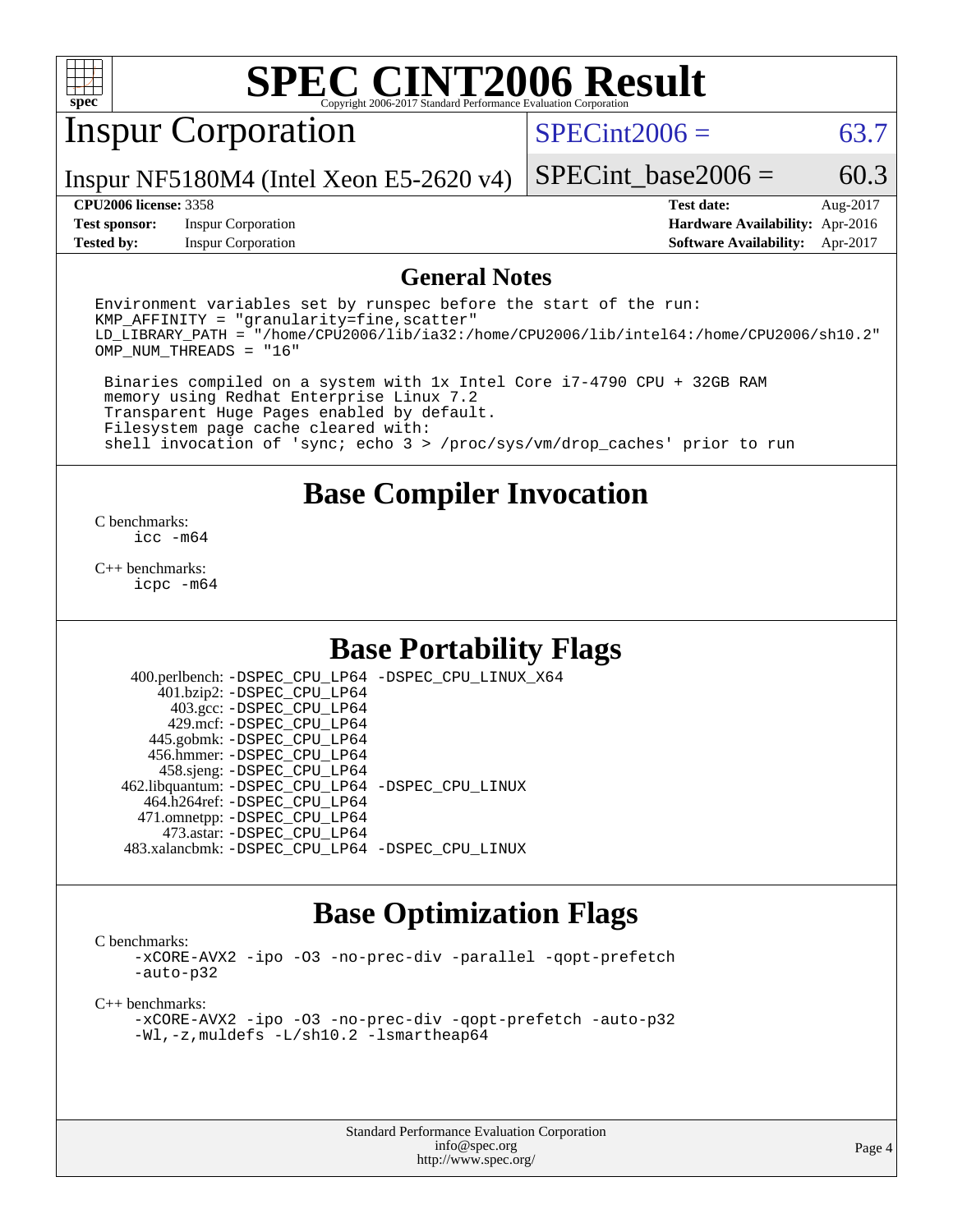# Inspur Corporation

 $SPECint2006 = 63.7$  $SPECint2006 = 63.7$ 

Inspur NF5180M4 (Intel Xeon E5-2620 v4)

**[Tested by:](http://www.spec.org/auto/cpu2006/Docs/result-fields.html#Testedby)** Inspur Corporation **[Software Availability:](http://www.spec.org/auto/cpu2006/Docs/result-fields.html#SoftwareAvailability)** Apr-2017

**[CPU2006 license:](http://www.spec.org/auto/cpu2006/Docs/result-fields.html#CPU2006license)** 3358 **[Test date:](http://www.spec.org/auto/cpu2006/Docs/result-fields.html#Testdate)** Aug-2017 **[Test sponsor:](http://www.spec.org/auto/cpu2006/Docs/result-fields.html#Testsponsor)** Inspur Corporation **[Hardware Availability:](http://www.spec.org/auto/cpu2006/Docs/result-fields.html#HardwareAvailability)** Apr-2016

SPECint base2006 =  $60.3$ 

## **[Base Other Flags](http://www.spec.org/auto/cpu2006/Docs/result-fields.html#BaseOtherFlags)**

[C benchmarks](http://www.spec.org/auto/cpu2006/Docs/result-fields.html#Cbenchmarks):

403.gcc: [-Dalloca=\\_alloca](http://www.spec.org/cpu2006/results/res2017q4/cpu2006-20170911-49332.flags.html#b403.gcc_baseEXTRA_CFLAGS_Dalloca_be3056838c12de2578596ca5467af7f3)

# **[Peak Compiler Invocation](http://www.spec.org/auto/cpu2006/Docs/result-fields.html#PeakCompilerInvocation)**

[C benchmarks \(except as noted below\)](http://www.spec.org/auto/cpu2006/Docs/result-fields.html#Cbenchmarksexceptasnotedbelow):

[icc -m64](http://www.spec.org/cpu2006/results/res2017q4/cpu2006-20170911-49332.flags.html#user_CCpeak_intel_icc_64bit_bda6cc9af1fdbb0edc3795bac97ada53)

400.perlbench: [icc -m32 -L/opt/intel/compilers\\_and\\_libraries\\_2017/linux/lib/ia32](http://www.spec.org/cpu2006/results/res2017q4/cpu2006-20170911-49332.flags.html#user_peakCCLD400_perlbench_intel_icc_c29f3ff5a7ed067b11e4ec10a03f03ae)

445.gobmk: [icc -m32 -L/opt/intel/compilers\\_and\\_libraries\\_2017/linux/lib/ia32](http://www.spec.org/cpu2006/results/res2017q4/cpu2006-20170911-49332.flags.html#user_peakCCLD445_gobmk_intel_icc_c29f3ff5a7ed067b11e4ec10a03f03ae)

[C++ benchmarks \(except as noted below\):](http://www.spec.org/auto/cpu2006/Docs/result-fields.html#CXXbenchmarksexceptasnotedbelow)

[icc -m32 -L/opt/intel/compilers\\_and\\_libraries\\_2017/linux/lib/ia32](http://www.spec.org/cpu2006/results/res2017q4/cpu2006-20170911-49332.flags.html#user_CXXpeak_intel_icc_c29f3ff5a7ed067b11e4ec10a03f03ae)

473.astar: [icpc -m64](http://www.spec.org/cpu2006/results/res2017q4/cpu2006-20170911-49332.flags.html#user_peakCXXLD473_astar_intel_icpc_64bit_fc66a5337ce925472a5c54ad6a0de310)

# **[Peak Portability Flags](http://www.spec.org/auto/cpu2006/Docs/result-fields.html#PeakPortabilityFlags)**

 400.perlbench: [-D\\_FILE\\_OFFSET\\_BITS=64](http://www.spec.org/cpu2006/results/res2017q4/cpu2006-20170911-49332.flags.html#user_peakPORTABILITY400_perlbench_file_offset_bits_64_438cf9856305ebd76870a2c6dc2689ab) [-DSPEC\\_CPU\\_LINUX\\_IA32](http://www.spec.org/cpu2006/results/res2017q4/cpu2006-20170911-49332.flags.html#b400.perlbench_peakCPORTABILITY_DSPEC_CPU_LINUX_IA32) 401.bzip2: [-DSPEC\\_CPU\\_LP64](http://www.spec.org/cpu2006/results/res2017q4/cpu2006-20170911-49332.flags.html#suite_peakPORTABILITY401_bzip2_DSPEC_CPU_LP64) 403.gcc: [-DSPEC\\_CPU\\_LP64](http://www.spec.org/cpu2006/results/res2017q4/cpu2006-20170911-49332.flags.html#suite_peakPORTABILITY403_gcc_DSPEC_CPU_LP64) 429.mcf: [-DSPEC\\_CPU\\_LP64](http://www.spec.org/cpu2006/results/res2017q4/cpu2006-20170911-49332.flags.html#suite_peakPORTABILITY429_mcf_DSPEC_CPU_LP64) 445.gobmk: [-D\\_FILE\\_OFFSET\\_BITS=64](http://www.spec.org/cpu2006/results/res2017q4/cpu2006-20170911-49332.flags.html#user_peakPORTABILITY445_gobmk_file_offset_bits_64_438cf9856305ebd76870a2c6dc2689ab) 456.hmmer: [-DSPEC\\_CPU\\_LP64](http://www.spec.org/cpu2006/results/res2017q4/cpu2006-20170911-49332.flags.html#suite_peakPORTABILITY456_hmmer_DSPEC_CPU_LP64) 458.sjeng: [-DSPEC\\_CPU\\_LP64](http://www.spec.org/cpu2006/results/res2017q4/cpu2006-20170911-49332.flags.html#suite_peakPORTABILITY458_sjeng_DSPEC_CPU_LP64) 462.libquantum: [-DSPEC\\_CPU\\_LP64](http://www.spec.org/cpu2006/results/res2017q4/cpu2006-20170911-49332.flags.html#suite_peakPORTABILITY462_libquantum_DSPEC_CPU_LP64) [-DSPEC\\_CPU\\_LINUX](http://www.spec.org/cpu2006/results/res2017q4/cpu2006-20170911-49332.flags.html#b462.libquantum_peakCPORTABILITY_DSPEC_CPU_LINUX) 464.h264ref: [-DSPEC\\_CPU\\_LP64](http://www.spec.org/cpu2006/results/res2017q4/cpu2006-20170911-49332.flags.html#suite_peakPORTABILITY464_h264ref_DSPEC_CPU_LP64) 471.omnetpp: [-D\\_FILE\\_OFFSET\\_BITS=64](http://www.spec.org/cpu2006/results/res2017q4/cpu2006-20170911-49332.flags.html#user_peakPORTABILITY471_omnetpp_file_offset_bits_64_438cf9856305ebd76870a2c6dc2689ab) 473.astar: [-DSPEC\\_CPU\\_LP64](http://www.spec.org/cpu2006/results/res2017q4/cpu2006-20170911-49332.flags.html#suite_peakPORTABILITY473_astar_DSPEC_CPU_LP64) 483.xalancbmk: [-D\\_FILE\\_OFFSET\\_BITS=64](http://www.spec.org/cpu2006/results/res2017q4/cpu2006-20170911-49332.flags.html#user_peakPORTABILITY483_xalancbmk_file_offset_bits_64_438cf9856305ebd76870a2c6dc2689ab) [-DSPEC\\_CPU\\_LINUX](http://www.spec.org/cpu2006/results/res2017q4/cpu2006-20170911-49332.flags.html#b483.xalancbmk_peakCXXPORTABILITY_DSPEC_CPU_LINUX)

# **[Peak Optimization Flags](http://www.spec.org/auto/cpu2006/Docs/result-fields.html#PeakOptimizationFlags)**

[C benchmarks](http://www.spec.org/auto/cpu2006/Docs/result-fields.html#Cbenchmarks):

 400.perlbench: [-prof-gen](http://www.spec.org/cpu2006/results/res2017q4/cpu2006-20170911-49332.flags.html#user_peakPASS1_CFLAGSPASS1_LDCFLAGS400_perlbench_prof_gen_e43856698f6ca7b7e442dfd80e94a8fc)(pass 1) [-prof-use](http://www.spec.org/cpu2006/results/res2017q4/cpu2006-20170911-49332.flags.html#user_peakPASS2_CFLAGSPASS2_LDCFLAGS400_perlbench_prof_use_bccf7792157ff70d64e32fe3e1250b55)(pass 2) [-xCORE-AVX2](http://www.spec.org/cpu2006/results/res2017q4/cpu2006-20170911-49332.flags.html#user_peakPASS2_CFLAGSPASS2_LDCFLAGS400_perlbench_f-xCORE-AVX2)(pass 2) [-par-num-threads=1](http://www.spec.org/cpu2006/results/res2017q4/cpu2006-20170911-49332.flags.html#user_peakPASS1_CFLAGSPASS1_LDCFLAGS400_perlbench_par_num_threads_786a6ff141b4e9e90432e998842df6c2)(pass 1) [-ipo](http://www.spec.org/cpu2006/results/res2017q4/cpu2006-20170911-49332.flags.html#user_peakPASS2_CFLAGSPASS2_LDCFLAGS400_perlbench_f-ipo)(pass 2) [-O3](http://www.spec.org/cpu2006/results/res2017q4/cpu2006-20170911-49332.flags.html#user_peakPASS2_CFLAGSPASS2_LDCFLAGS400_perlbench_f-O3)(pass 2) [-no-prec-div](http://www.spec.org/cpu2006/results/res2017q4/cpu2006-20170911-49332.flags.html#user_peakPASS2_CFLAGSPASS2_LDCFLAGS400_perlbench_f-no-prec-div)(pass 2) [-qopt-prefetch](http://www.spec.org/cpu2006/results/res2017q4/cpu2006-20170911-49332.flags.html#user_peakCOPTIMIZE400_perlbench_f-qopt-prefetch)

 401.bzip2: [-prof-gen](http://www.spec.org/cpu2006/results/res2017q4/cpu2006-20170911-49332.flags.html#user_peakPASS1_CFLAGSPASS1_LDCFLAGS401_bzip2_prof_gen_e43856698f6ca7b7e442dfd80e94a8fc)(pass 1) [-prof-use](http://www.spec.org/cpu2006/results/res2017q4/cpu2006-20170911-49332.flags.html#user_peakPASS2_CFLAGSPASS2_LDCFLAGS401_bzip2_prof_use_bccf7792157ff70d64e32fe3e1250b55)(pass 2) [-xCORE-AVX2](http://www.spec.org/cpu2006/results/res2017q4/cpu2006-20170911-49332.flags.html#user_peakPASS2_CFLAGSPASS2_LDCFLAGS401_bzip2_f-xCORE-AVX2)(pass 2)  $-par-num-threads=1(pass 1) -ipo(pass 2) -O3(pass 2)$  $-par-num-threads=1(pass 1) -ipo(pass 2) -O3(pass 2)$  $-par-num-threads=1(pass 1) -ipo(pass 2) -O3(pass 2)$  $-par-num-threads=1(pass 1) -ipo(pass 2) -O3(pass 2)$  $-par-num-threads=1(pass 1) -ipo(pass 2) -O3(pass 2)$  $-par-num-threads=1(pass 1) -ipo(pass 2) -O3(pass 2)$ [-no-prec-div](http://www.spec.org/cpu2006/results/res2017q4/cpu2006-20170911-49332.flags.html#user_peakCOPTIMIZEPASS2_CFLAGSPASS2_LDCFLAGS401_bzip2_f-no-prec-div) [-auto-ilp32](http://www.spec.org/cpu2006/results/res2017q4/cpu2006-20170911-49332.flags.html#user_peakCOPTIMIZE401_bzip2_f-auto-ilp32) [-qopt-prefetch](http://www.spec.org/cpu2006/results/res2017q4/cpu2006-20170911-49332.flags.html#user_peakCOPTIMIZE401_bzip2_f-qopt-prefetch)

Continued on next page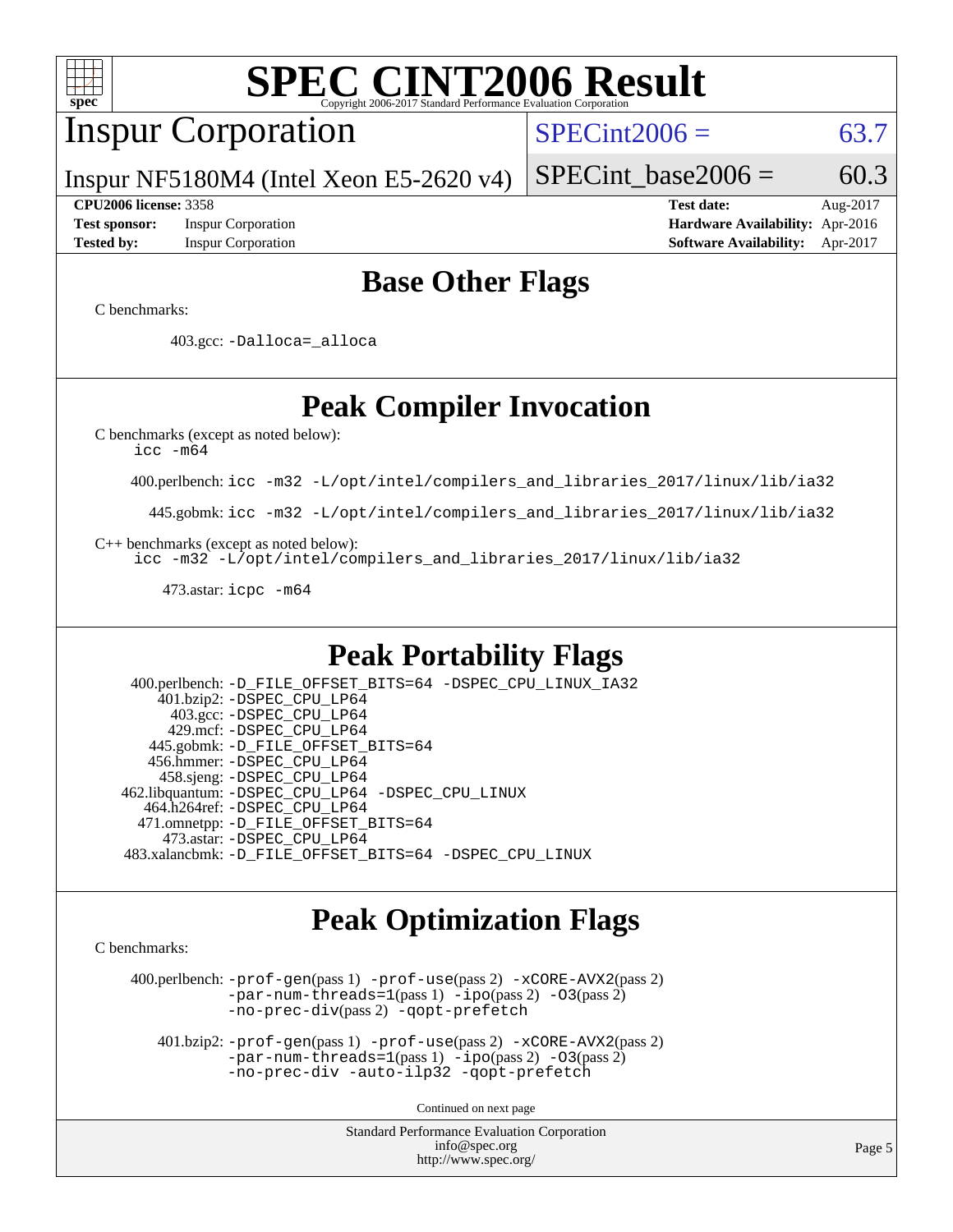

Inspur Corporation

 $SPECint2006 = 63.7$  $SPECint2006 = 63.7$ 

Inspur NF5180M4 (Intel Xeon E5-2620 v4)

SPECint base2006 =  $60.3$ 

**[Tested by:](http://www.spec.org/auto/cpu2006/Docs/result-fields.html#Testedby)** Inspur Corporation **[Software Availability:](http://www.spec.org/auto/cpu2006/Docs/result-fields.html#SoftwareAvailability)** Apr-2017

**[CPU2006 license:](http://www.spec.org/auto/cpu2006/Docs/result-fields.html#CPU2006license)** 3358 **[Test date:](http://www.spec.org/auto/cpu2006/Docs/result-fields.html#Testdate)** Aug-2017 **[Test sponsor:](http://www.spec.org/auto/cpu2006/Docs/result-fields.html#Testsponsor)** Inspur Corporation **[Hardware Availability:](http://www.spec.org/auto/cpu2006/Docs/result-fields.html#HardwareAvailability)** Apr-2016

# **[Peak Optimization Flags \(Continued\)](http://www.spec.org/auto/cpu2006/Docs/result-fields.html#PeakOptimizationFlags)**

 403.gcc: [-xCORE-AVX2](http://www.spec.org/cpu2006/results/res2017q4/cpu2006-20170911-49332.flags.html#user_peakOPTIMIZE403_gcc_f-xCORE-AVX2) [-ipo](http://www.spec.org/cpu2006/results/res2017q4/cpu2006-20170911-49332.flags.html#user_peakOPTIMIZE403_gcc_f-ipo) [-O3](http://www.spec.org/cpu2006/results/res2017q4/cpu2006-20170911-49332.flags.html#user_peakOPTIMIZE403_gcc_f-O3) [-no-prec-div](http://www.spec.org/cpu2006/results/res2017q4/cpu2006-20170911-49332.flags.html#user_peakOPTIMIZE403_gcc_f-no-prec-div) [-inline-calloc](http://www.spec.org/cpu2006/results/res2017q4/cpu2006-20170911-49332.flags.html#user_peakCOPTIMIZE403_gcc_f-inline-calloc) [-qopt-malloc-options=3](http://www.spec.org/cpu2006/results/res2017q4/cpu2006-20170911-49332.flags.html#user_peakCOPTIMIZE403_gcc_f-qopt-malloc-options_0fcb435012e78f27d57f473818e45fe4) [-auto-ilp32](http://www.spec.org/cpu2006/results/res2017q4/cpu2006-20170911-49332.flags.html#user_peakCOPTIMIZE403_gcc_f-auto-ilp32) 429.mcf: [-xCORE-AVX2](http://www.spec.org/cpu2006/results/res2017q4/cpu2006-20170911-49332.flags.html#user_peakOPTIMIZE429_mcf_f-xCORE-AVX2) [-ipo](http://www.spec.org/cpu2006/results/res2017q4/cpu2006-20170911-49332.flags.html#user_peakOPTIMIZE429_mcf_f-ipo) [-O3](http://www.spec.org/cpu2006/results/res2017q4/cpu2006-20170911-49332.flags.html#user_peakOPTIMIZE429_mcf_f-O3) [-no-prec-div](http://www.spec.org/cpu2006/results/res2017q4/cpu2006-20170911-49332.flags.html#user_peakOPTIMIZE429_mcf_f-no-prec-div) [-parallel](http://www.spec.org/cpu2006/results/res2017q4/cpu2006-20170911-49332.flags.html#user_peakCOPTIMIZE429_mcf_f-parallel) [-qopt-prefetch](http://www.spec.org/cpu2006/results/res2017q4/cpu2006-20170911-49332.flags.html#user_peakCOPTIMIZE429_mcf_f-qopt-prefetch) [-auto-p32](http://www.spec.org/cpu2006/results/res2017q4/cpu2006-20170911-49332.flags.html#user_peakCOPTIMIZE429_mcf_f-auto-p32) 445.gobmk: [-prof-gen](http://www.spec.org/cpu2006/results/res2017q4/cpu2006-20170911-49332.flags.html#user_peakPASS1_CFLAGSPASS1_LDCFLAGS445_gobmk_prof_gen_e43856698f6ca7b7e442dfd80e94a8fc)(pass 1) [-prof-use](http://www.spec.org/cpu2006/results/res2017q4/cpu2006-20170911-49332.flags.html#user_peakPASS2_CFLAGSPASS2_LDCFLAGS445_gobmk_prof_use_bccf7792157ff70d64e32fe3e1250b55)(pass 2) [-xCORE-AVX2](http://www.spec.org/cpu2006/results/res2017q4/cpu2006-20170911-49332.flags.html#user_peakPASS2_CFLAGSPASS2_LDCFLAGS445_gobmk_f-xCORE-AVX2)(pass 2)  $-par-num-threads=1(pass 1) -ipo(pass 2) -O3(pass 2)$  $-par-num-threads=1(pass 1) -ipo(pass 2) -O3(pass 2)$  $-par-num-threads=1(pass 1) -ipo(pass 2) -O3(pass 2)$  $-par-num-threads=1(pass 1) -ipo(pass 2) -O3(pass 2)$  $-par-num-threads=1(pass 1) -ipo(pass 2) -O3(pass 2)$  $-par-num-threads=1(pass 1) -ipo(pass 2) -O3(pass 2)$ [-no-prec-div](http://www.spec.org/cpu2006/results/res2017q4/cpu2006-20170911-49332.flags.html#user_peakPASS2_CFLAGSPASS2_LDCFLAGS445_gobmk_f-no-prec-div)(pass 2) 456.hmmer: basepeak = yes 458.sjeng: [-prof-gen](http://www.spec.org/cpu2006/results/res2017q4/cpu2006-20170911-49332.flags.html#user_peakPASS1_CFLAGSPASS1_LDCFLAGS458_sjeng_prof_gen_e43856698f6ca7b7e442dfd80e94a8fc)(pass 1) [-prof-use](http://www.spec.org/cpu2006/results/res2017q4/cpu2006-20170911-49332.flags.html#user_peakPASS2_CFLAGSPASS2_LDCFLAGS458_sjeng_prof_use_bccf7792157ff70d64e32fe3e1250b55)(pass 2) [-xCORE-AVX2](http://www.spec.org/cpu2006/results/res2017q4/cpu2006-20170911-49332.flags.html#user_peakPASS2_CFLAGSPASS2_LDCFLAGS458_sjeng_f-xCORE-AVX2)(pass 2) [-par-num-threads=1](http://www.spec.org/cpu2006/results/res2017q4/cpu2006-20170911-49332.flags.html#user_peakPASS1_CFLAGSPASS1_LDCFLAGS458_sjeng_par_num_threads_786a6ff141b4e9e90432e998842df6c2)(pass 1) [-ipo](http://www.spec.org/cpu2006/results/res2017q4/cpu2006-20170911-49332.flags.html#user_peakPASS2_CFLAGSPASS2_LDCFLAGS458_sjeng_f-ipo)(pass 2) [-O3](http://www.spec.org/cpu2006/results/res2017q4/cpu2006-20170911-49332.flags.html#user_peakPASS2_CFLAGSPASS2_LDCFLAGS458_sjeng_f-O3)(pass 2) [-no-prec-div](http://www.spec.org/cpu2006/results/res2017q4/cpu2006-20170911-49332.flags.html#user_peakPASS2_CFLAGSPASS2_LDCFLAGS458_sjeng_f-no-prec-div)(pass 2) [-unroll4](http://www.spec.org/cpu2006/results/res2017q4/cpu2006-20170911-49332.flags.html#user_peakCOPTIMIZE458_sjeng_f-unroll_4e5e4ed65b7fd20bdcd365bec371b81f)  $462$ .libquantum: basepeak = yes  $464.h264$ ref: basepeak = yes

[C++ benchmarks:](http://www.spec.org/auto/cpu2006/Docs/result-fields.html#CXXbenchmarks)

 471.omnetpp: [-prof-gen](http://www.spec.org/cpu2006/results/res2017q4/cpu2006-20170911-49332.flags.html#user_peakPASS1_CXXFLAGSPASS1_LDCXXFLAGS471_omnetpp_prof_gen_e43856698f6ca7b7e442dfd80e94a8fc)(pass 1) [-prof-use](http://www.spec.org/cpu2006/results/res2017q4/cpu2006-20170911-49332.flags.html#user_peakPASS2_CXXFLAGSPASS2_LDCXXFLAGS471_omnetpp_prof_use_bccf7792157ff70d64e32fe3e1250b55)(pass 2) [-xCORE-AVX2](http://www.spec.org/cpu2006/results/res2017q4/cpu2006-20170911-49332.flags.html#user_peakPASS2_CXXFLAGSPASS2_LDCXXFLAGS471_omnetpp_f-xCORE-AVX2)(pass 2)  $-par-num-threads=1(pass 1) -ipo(pass 2) -O3(pass 2)$  $-par-num-threads=1(pass 1) -ipo(pass 2) -O3(pass 2)$  $-par-num-threads=1(pass 1) -ipo(pass 2) -O3(pass 2)$  $-par-num-threads=1(pass 1) -ipo(pass 2) -O3(pass 2)$  $-par-num-threads=1(pass 1) -ipo(pass 2) -O3(pass 2)$  $-par-num-threads=1(pass 1) -ipo(pass 2) -O3(pass 2)$ [-no-prec-div](http://www.spec.org/cpu2006/results/res2017q4/cpu2006-20170911-49332.flags.html#user_peakPASS2_CXXFLAGSPASS2_LDCXXFLAGS471_omnetpp_f-no-prec-div)(pass 2) [-qopt-ra-region-strategy=block](http://www.spec.org/cpu2006/results/res2017q4/cpu2006-20170911-49332.flags.html#user_peakCXXOPTIMIZE471_omnetpp_f-qopt-ra-region-strategy_0f7b543d62da454b380160c0e3b28f94) [-Wl,-z,muldefs](http://www.spec.org/cpu2006/results/res2017q4/cpu2006-20170911-49332.flags.html#user_peakEXTRA_LDFLAGS471_omnetpp_link_force_multiple1_74079c344b956b9658436fd1b6dd3a8a) [-L/sh10.2 -lsmartheap](http://www.spec.org/cpu2006/results/res2017q4/cpu2006-20170911-49332.flags.html#user_peakEXTRA_LIBS471_omnetpp_SmartHeap_b831f2d313e2fffa6dfe3f00ffc1f1c0)

 473.astar: [-xCORE-AVX2](http://www.spec.org/cpu2006/results/res2017q4/cpu2006-20170911-49332.flags.html#user_peakOPTIMIZE473_astar_f-xCORE-AVX2) [-ipo](http://www.spec.org/cpu2006/results/res2017q4/cpu2006-20170911-49332.flags.html#user_peakOPTIMIZE473_astar_f-ipo) [-O3](http://www.spec.org/cpu2006/results/res2017q4/cpu2006-20170911-49332.flags.html#user_peakOPTIMIZE473_astar_f-O3) [-no-prec-div](http://www.spec.org/cpu2006/results/res2017q4/cpu2006-20170911-49332.flags.html#user_peakOPTIMIZE473_astar_f-no-prec-div) [-qopt-prefetch](http://www.spec.org/cpu2006/results/res2017q4/cpu2006-20170911-49332.flags.html#user_peakCXXOPTIMIZE473_astar_f-qopt-prefetch) [-auto-p32](http://www.spec.org/cpu2006/results/res2017q4/cpu2006-20170911-49332.flags.html#user_peakCXXOPTIMIZE473_astar_f-auto-p32) [-Wl,-z,muldefs](http://www.spec.org/cpu2006/results/res2017q4/cpu2006-20170911-49332.flags.html#user_peakEXTRA_LDFLAGS473_astar_link_force_multiple1_74079c344b956b9658436fd1b6dd3a8a) [-L/sh10.2 -lsmartheap64](http://www.spec.org/cpu2006/results/res2017q4/cpu2006-20170911-49332.flags.html#user_peakEXTRA_LIBS473_astar_SmartHeap64_63911d860fc08c15fa1d5bf319b9d8d5)

 483.xalancbmk: [-xCORE-AVX2](http://www.spec.org/cpu2006/results/res2017q4/cpu2006-20170911-49332.flags.html#user_peakOPTIMIZE483_xalancbmk_f-xCORE-AVX2) [-ipo](http://www.spec.org/cpu2006/results/res2017q4/cpu2006-20170911-49332.flags.html#user_peakOPTIMIZE483_xalancbmk_f-ipo) [-O3](http://www.spec.org/cpu2006/results/res2017q4/cpu2006-20170911-49332.flags.html#user_peakOPTIMIZE483_xalancbmk_f-O3) [-no-prec-div](http://www.spec.org/cpu2006/results/res2017q4/cpu2006-20170911-49332.flags.html#user_peakOPTIMIZE483_xalancbmk_f-no-prec-div) [-qopt-prefetch](http://www.spec.org/cpu2006/results/res2017q4/cpu2006-20170911-49332.flags.html#user_peakCXXOPTIMIZE483_xalancbmk_f-qopt-prefetch) [-Wl,-z,muldefs](http://www.spec.org/cpu2006/results/res2017q4/cpu2006-20170911-49332.flags.html#user_peakEXTRA_LDFLAGS483_xalancbmk_link_force_multiple1_74079c344b956b9658436fd1b6dd3a8a) [-L/sh10.2 -lsmartheap](http://www.spec.org/cpu2006/results/res2017q4/cpu2006-20170911-49332.flags.html#user_peakEXTRA_LIBS483_xalancbmk_SmartHeap_b831f2d313e2fffa6dfe3f00ffc1f1c0)

# **[Peak Other Flags](http://www.spec.org/auto/cpu2006/Docs/result-fields.html#PeakOtherFlags)**

[C benchmarks](http://www.spec.org/auto/cpu2006/Docs/result-fields.html#Cbenchmarks):

403.gcc: [-Dalloca=\\_alloca](http://www.spec.org/cpu2006/results/res2017q4/cpu2006-20170911-49332.flags.html#b403.gcc_peakEXTRA_CFLAGS_Dalloca_be3056838c12de2578596ca5467af7f3)

The flags files that were used to format this result can be browsed at <http://www.spec.org/cpu2006/flags/Intel-ic17.0-official-linux64-revF.html> <http://www.spec.org/cpu2006/flags/Inspur-Platform-Settings-V1.0-HSW.html>

You can also download the XML flags sources by saving the following links:

<http://www.spec.org/cpu2006/flags/Intel-ic17.0-official-linux64-revF.xml>

<http://www.spec.org/cpu2006/flags/Inspur-Platform-Settings-V1.0-HSW.xml>